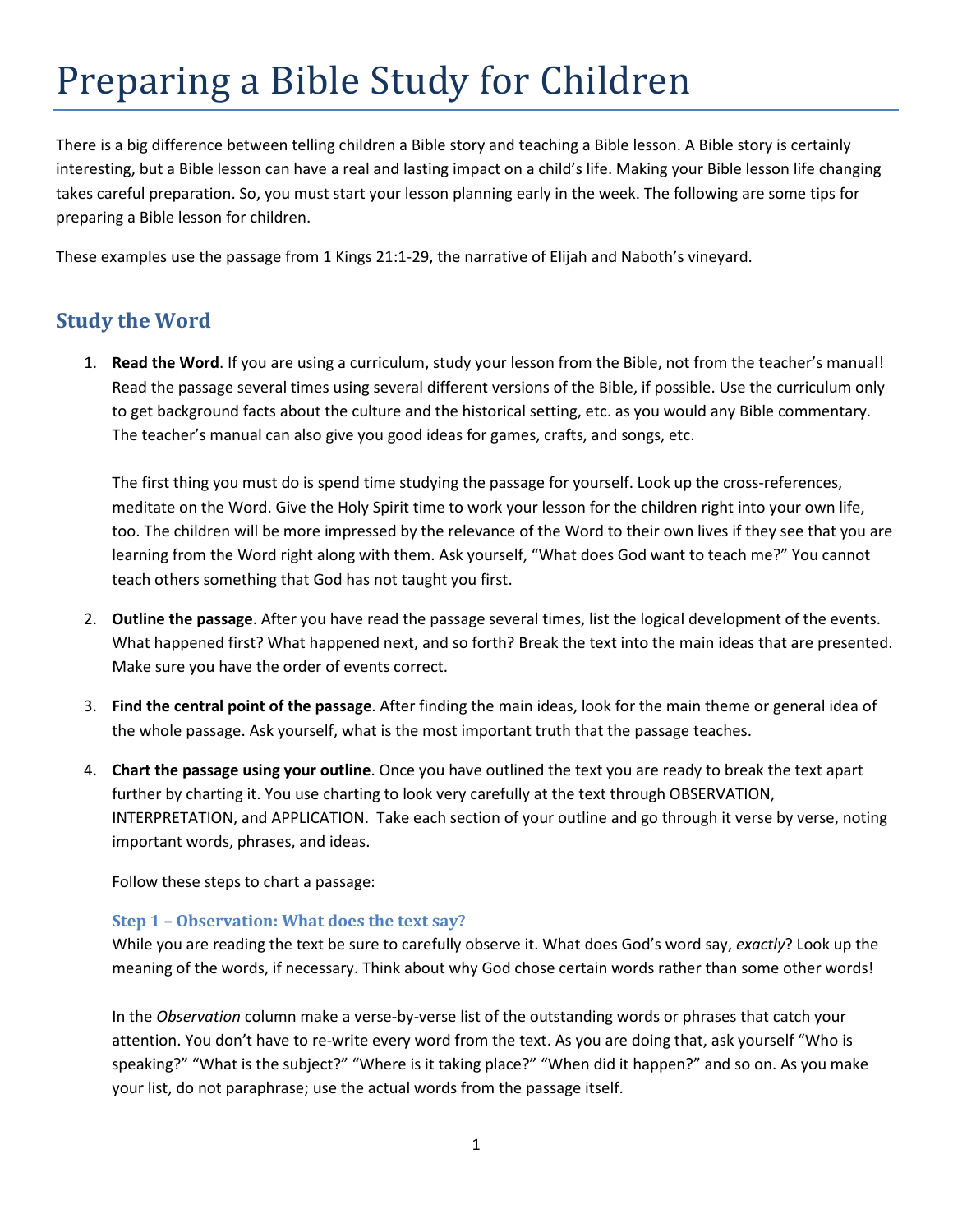## **Step 2 – Interpretation: What does the passage mean?**

In the *Interpretation* column write the meaning of the words you observed. Look for the general principles and lessons which can be learned from the words or phrases you wrote in the *Observation* column. This is not your own private interpretation, but the meaning that God intended when He inspired the author to write it down in the first place. Just put it in your own words. As you are doing that, ask yourself, "What is the main idea?" "What is the reason the author wrote this?" "Why did the author choose this word and not another?"

There are several rules for proper interpretation of scripture:

- **Interpret literally**, unless it is obviously figurative language.
- **Study in context**; know what was happening before the passage you are studying.
- **Let scripture interpret scripture**; don't get your interpretation from some other source.
- **New Testament takes precedence**; remember the NT is the fulfilment of the OT.

# **Step 3 – Application: What does the passage mean to me?**

In the *Application* column, write down what you will do today to respond to the lesson God wants *you* to learn? Ask yourself, "What are the people doing that I should be doing?" "Is there a command that I should obey?" "…a promise that I should claim?" "…a warning that I should heed?" "…an example that I should follow?" Make yourself accountable to God's word. Make at least one measurable performance objective that focuses on the specific end result. For example, "Today I will…."

Listen for God to communicate to you through His Word. He *will* speak to you personally; He wants to reveal Himself to you! Remember, don't rush. It may take you several days of prayerful meditation on a given passage in order to discover meaningful lessons and hear God speaking to you. The objective is to develop your personal relationship with God as you learn to communicate with Him.

5. **Develop questions**. Once you get the passage outlined and charted you need to develop questions that you can use during your teaching to engage the children, plus you can use them as lesson review questions for a game to reinforce the lesson objectives. It is important to ask questions that will bring about a good working flow through the text.

Make questions from each column in your chart.

## **Observation Questions: Who? What? When? Where?**

Help the children get into the scene themselves and relive the event or conversation. For example:

- Who are the people in this story?
- What did they see, or do, or say?
- What did King Ahab covet?

## **Interpretation Questions: Why? How?**

Help the children think through the main truths of the passage. For example:

- Why would He do that?
- Why didn't Naboth want to sell King Ahab his vineyard?
- How did Ahab act when Naboth told him he wouldn't sell his land?

## **Application Questions:**

Help the children think about how they need to respond to God's word in attitude and behavior. For example: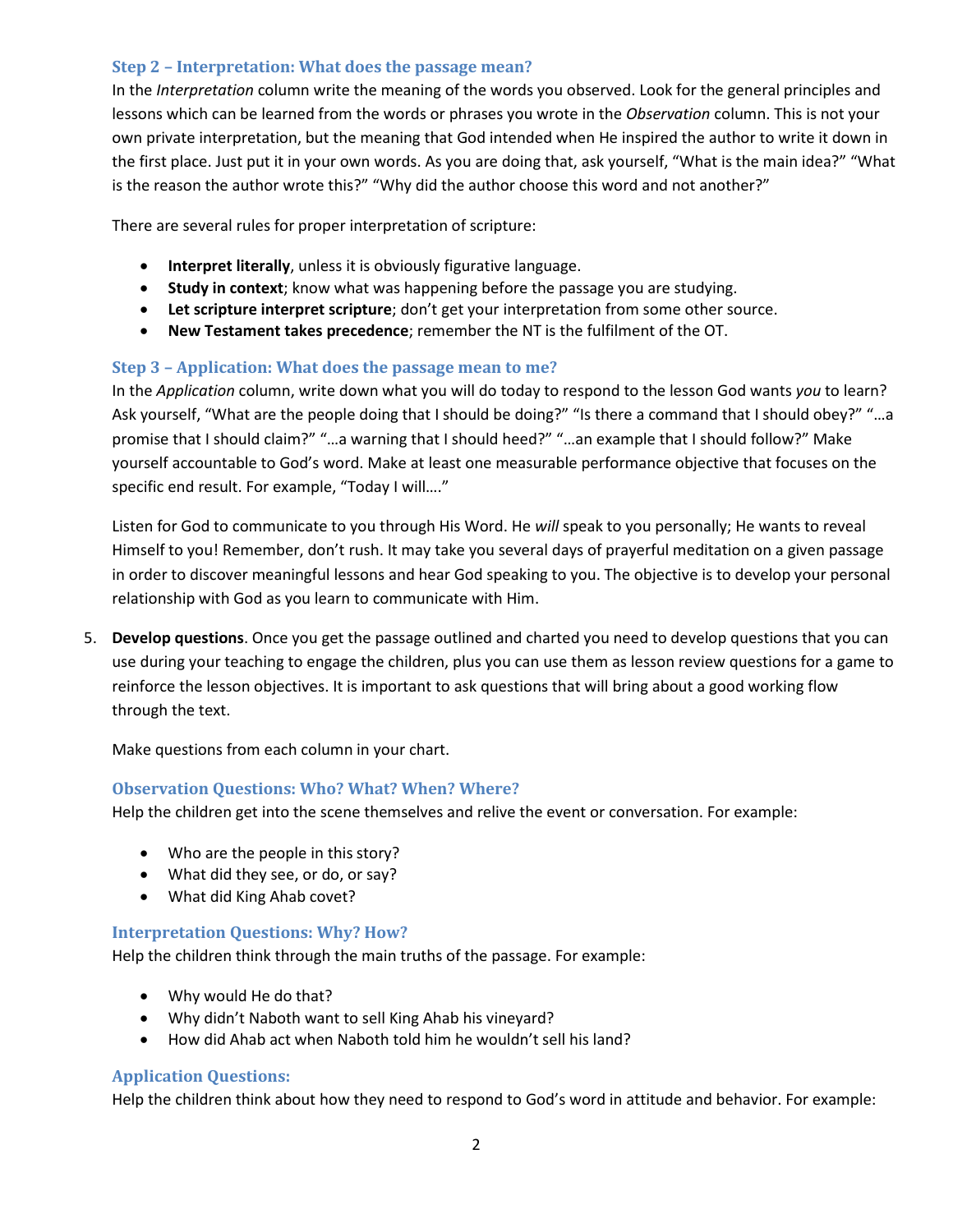- Have you ever pouted when you couldn't get your way?
- What happens if you allow your thoughts to continue to desire the things you don't have?
- What are some ways people manipulate others to get their way?

Here is an example chart for the 1 Kings passage:

# **1 Kings 21:3-4**

|                                   | <b>OBSERVATION</b>                 | <b>INTERPRETATION</b>                                         | <b>APPLICATION</b>                |
|-----------------------------------|------------------------------------|---------------------------------------------------------------|-----------------------------------|
| God's Word                        | (What does the text say?)          | (What does the passage                                        | (What does the passage            |
|                                   |                                    | mean?)                                                        | mean to me?)                      |
|                                   |                                    |                                                               |                                   |
| v 2. So Ahab spoke to Naboth,     | Give me your vineyard that I       | Ahab wanted something that                                    | I need to be content with what    |
| saying, "Give me your             | may have it for a vegetable        | wasn't his; something he had                                  | I have because coveting is a sin. |
| vineyard, that I may have it for  | garden, because it is near, next   | no right to.                                                  |                                   |
| a vegetable garden, because it    | to my house                        | Ahab coveted. God told us in                                  |                                   |
| is near, next to my house; and    |                                    | the Ten Commandments it is a                                  |                                   |
| for it I will give you a vineyard |                                    | sin to covet.                                                 |                                   |
| better than it. Or, if it seems   |                                    |                                                               |                                   |
| good to you, I will give you its  |                                    |                                                               |                                   |
| worth in money."                  |                                    |                                                               |                                   |
| <b>QUESTIONS:</b>                 | What was Ahab's proposal to        | Why did Ahab want Naboth's                                    | Have you ever wanted              |
|                                   | Naboth? (Ahab wanted Naboth        | vineyard? (For a vegetable                                    | something that belonged to        |
|                                   | to either trade or sell his land.) | garden because it was                                         | someone else?                     |
|                                   |                                    | conveniently located next to                                  |                                   |
|                                   |                                    | the palace.)                                                  | Why is it important to be         |
|                                   |                                    |                                                               | content with what you have?       |
|                                   |                                    |                                                               |                                   |
| v 3. But Naboth said to Ahab,     | The LORD forbid that I should      | Naboth refused to give his land                               | Naboth chose to obey God          |
| "The LORD forbid that I should    | give the inheritance of my         | to the king.                                                  | instead of the king, even         |
| give the inheritance of my        | fathers to you.                    |                                                               | though it could mean his life.    |
| fathers to you!"                  |                                    | According to the law that God                                 |                                   |
|                                   |                                    | gave Moses and the children of                                | I need to be willing to risk my   |
|                                   |                                    | Israel, the land owned by each                                | life or reputation to follow God. |
|                                   |                                    | family was to remain in that                                  |                                   |
|                                   |                                    | family. Naboth had gotten this<br>land from his father and he |                                   |
|                                   |                                    | wanted to pass it on to his own                               |                                   |
|                                   |                                    | sons. So, Ahab was asking                                     |                                   |
|                                   |                                    | Naboth to do something that                                   |                                   |
|                                   |                                    | was illegal.                                                  |                                   |
|                                   |                                    |                                                               |                                   |
| <b>QUESTIONS:</b>                 | What did Nabath tell Ahab          | Why did Naboth say, "The                                      | Would you risk your life to       |
|                                   | when he asked him to give him      | LORD forbid that I should give                                | obey God's commands?              |
|                                   | his land?                          | the inheritance of my fathers to                              |                                   |
|                                   |                                    | you"?                                                         |                                   |
| v 4. So Ahab went into his        | So Ahab went into his house        | Ahab pouted. He couldn't have                                 | When I don't get my way, I        |
| house sullen and displeased       | sullen and displeased And he       | what he wanted.                                               | need to be humble and             |
| because of the word which         | lay down on his bed, and           |                                                               | gracious.                         |
| Naboth the Jezreelite had         | turned away his face, and          | God wants us to be satisfied                                  |                                   |
| spoken to him; for he had said,   | would eat no food.                 | with what we have in life.                                    |                                   |
|                                   |                                    |                                                               |                                   |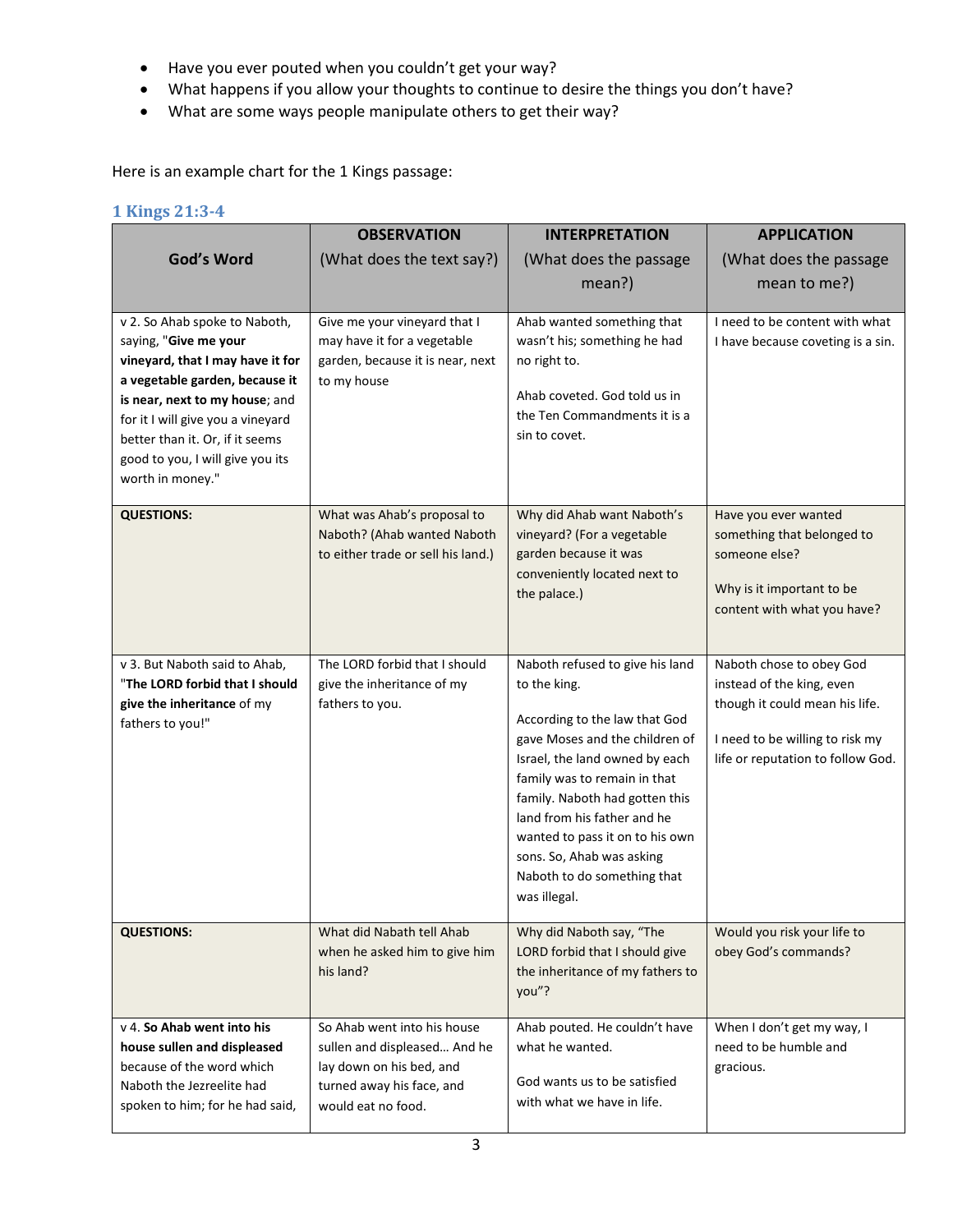|                                                                                                                                               | <b>OBSERVATION</b>                                                       | <b>INTERPRETATION</b>                                                       | <b>APPLICATION</b>                                     |
|-----------------------------------------------------------------------------------------------------------------------------------------------|--------------------------------------------------------------------------|-----------------------------------------------------------------------------|--------------------------------------------------------|
| God's Word                                                                                                                                    | (What does the text say?)                                                | (What does the passage)                                                     | (What does the passage)                                |
|                                                                                                                                               |                                                                          | mean?)                                                                      | mean to me?)                                           |
| "I will not give you the<br>inheritance of my fathers." And<br>he lay down on his bed, and<br>turned away his face, and<br>would eat no food. |                                                                          |                                                                             |                                                        |
| <b>QUESTIONS:</b>                                                                                                                             | What did Ahab do when he<br>couldn't get what he wanted?<br>(He pouted.) | Have you ever acted like Ahab<br>when you couldn't have what<br>you wanted? | How should you act when you<br>can't get your own way? |

#### 6. **Plan to reach the unsaved child:**

a. **Need for a Savior**: Look for places in the story where the problem of sin is evident in the lives of the characters in the story. That is, find places in the story that would apply to a child's need for a Savior where you can teach about God's solution to man's problem of sin: the gospel.

For example, you could say, "*In verse 4 it says Ahab pouted. He couldn't have what he wanted. Have you ever acted like that when you couldn't have what you wanted? God says that is sin when you act like that. Do you know what God says about sin? The Bible tells us in Ezekiel 18:4 that the soul that sins shall surely die. [When teaching about sin always tell them about the consequences of sin, too.] But Jesus came to take our punishment for sin…"*

No matter what the story is about there should be a place to get in the good news. Always use the Bible as your authority. Make sure the children know the Word of God is your source. Make Jesus the hero of every story. He is the answer to every problem we have. You want the unsaved child to learn to trust Jesus as his personal Savior.

b. **Knowledge of God**: Look for places in the story where you can teach the children about God's character. He is holy, just, longsuffering, omnipresent, loving.

For example, you could say, "*In verse 17 it says that the word of the Lord came to Elijah. God knew all the time exactly what was happening. Nothing is a surprise to Him. God is omnipresent. That means God is everywhere and knows everything that is happening. He knows everything you do, even when you are naughty.*" You want the children to grow in their understanding of who God is.

7. **Plan to reach the saved child**: You want the child who has already asked Jesus into his or her life to learn to apply God's Word in everyday circumstances. Find the main thrust of the lesson — the lesson objective or the conclusion to the story which should be summed up in the memory verse for the lesson. It should be something that will challenge the believing child to live more earnestly for God.

For example, "*You need to be content with what you have, not greedy like King Ahab was. Here he was the King. He had everything, yet he wanted that vineyard. Our memory verse this week is Hebrews 13:5 'Be content with such things as you have...'"*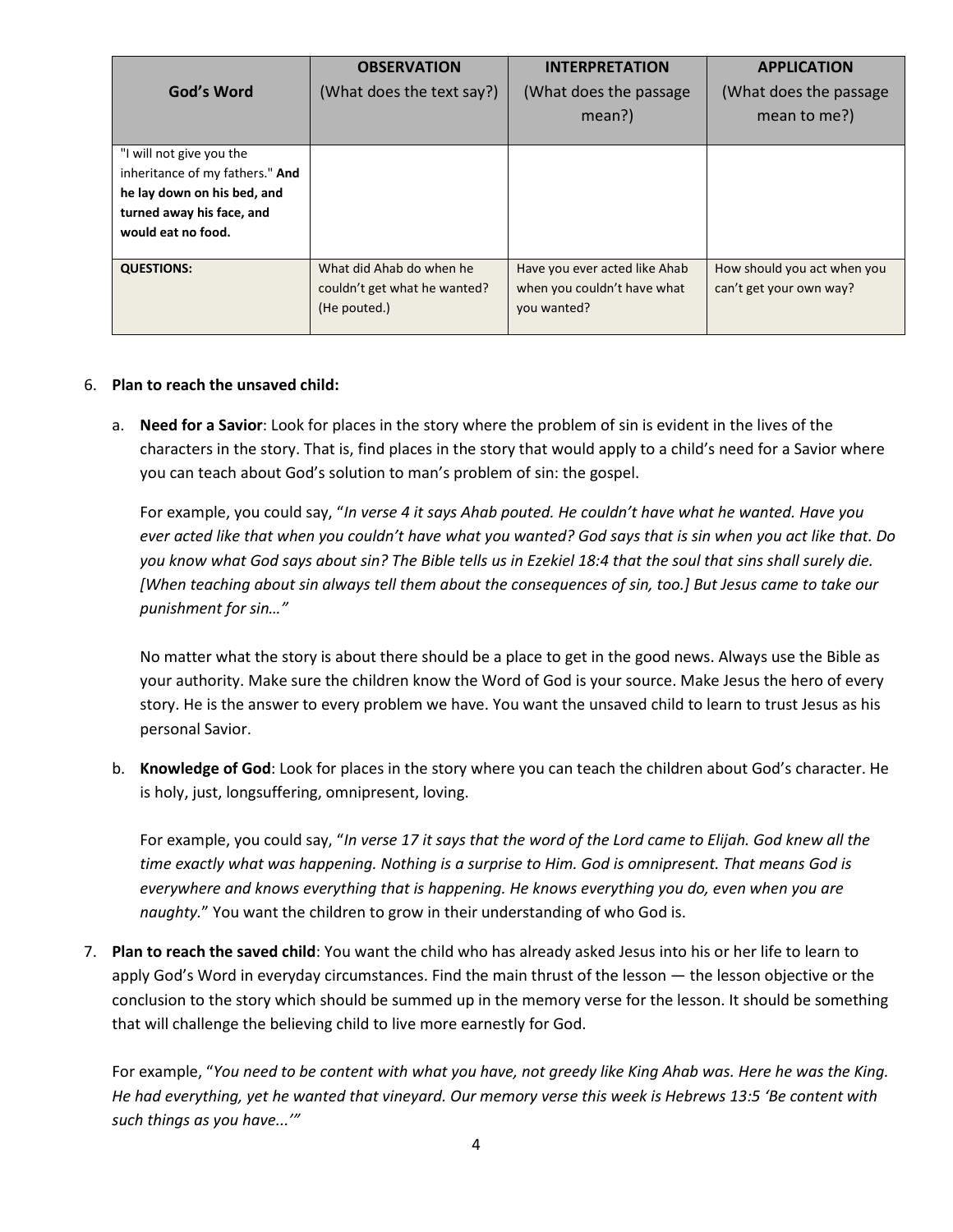8. **Choose a good Memory Verse for this lesson**: The verse should sum up the lesson objective for the lesson. For example, using the 1 Kings passage, your verse might be:

*Keep your lives free from the love of money and be content with what you have, because God has said, "Never will I leave you; never will I forsake you." (Hebrews 13:5)*

This should emphasize the lesson you want the children to learn; that is, the moral of the story.

- 9. **Prepare an attention-grabbing introduction to the lesson**. You can start with a question. For example, you could say: "*Have you ever wanted something that belonged to someone else? Did you know when you desire something that someone else has, that's called 'coveting' and God told us in the Ten Commandments that we are not to covet anything that belongs to someone else? Today in our lesson we're going to learn about a king who coveted something that belonged to his neighbor*."
- 10. **Plan to capture the emotions of your students**: You want the children to live this story. Make the Bible story come alive. For example, "*In verse 13 it says they took Nabath outside the city and stoned him to death. How* sad, he died and he didn't do anything wrong. Who does that remind you of? God, the Son, the Lord Jesus, died *for all the sins of the world and He never, ever sinned. He died for something He didn't do – Jesus died for what you and I did! He took our punishment for sin, the wrong things you and I think, say and do. Jesus didn't have to die for you. And Naboth didn't have to die either, but he was obedient to God and is now in heaven. Have you ever gotten in trouble for something you didn't do*?" Let the children talk and share. Let the children act out the scene.

You not only want the children to know the facts, but to feel the emotions. If these stories are real to them, the outcome is that they will learn to make right choices in their own lives.

#### 11. **Prepare your Visual Aids and Activities**.

Having colorful visual aids is very helpful in capturing the attention of children. Be sure they are in the right order and that using them doesn't become a distraction to you. Pull them out of your Bible to reinforce the fact that the lesson is coming out of Scripture. Then, think of songs, crafts, games, and object lessons that will help reinforce your lesson objectives.

#### 12. **Don't Forget the Invitation**.

Once you have told your story and your students have clearly heard the message of salvation, don't stop there! Be sure to give them an invitation to accept Jesus as their personal Savior. You've made their need known, the problem is clear; now offer them the solution, Jesus Christ. Use a condition/promise verse to give the invitation. For example, you could end your lesson by saying, Acts 16:31 says, "*Believe on the Lord Jesus Christ and you will be saved*." God punishes sin, but you can be saved if you will just believe on the Lord Jesus. If anyone wants to receive Jesus, just have them raise their hand to identify themselves and you can pray with them after class.

Your Bible lesson should be life changing, so don't leave out the sweetness of Jesus.

# **Lesson Presentation Tips**

Once you have studied the passage for yourself and you believe that the lesson is valuable for the children, the Holy Spirit will anoint you to teach it to the children.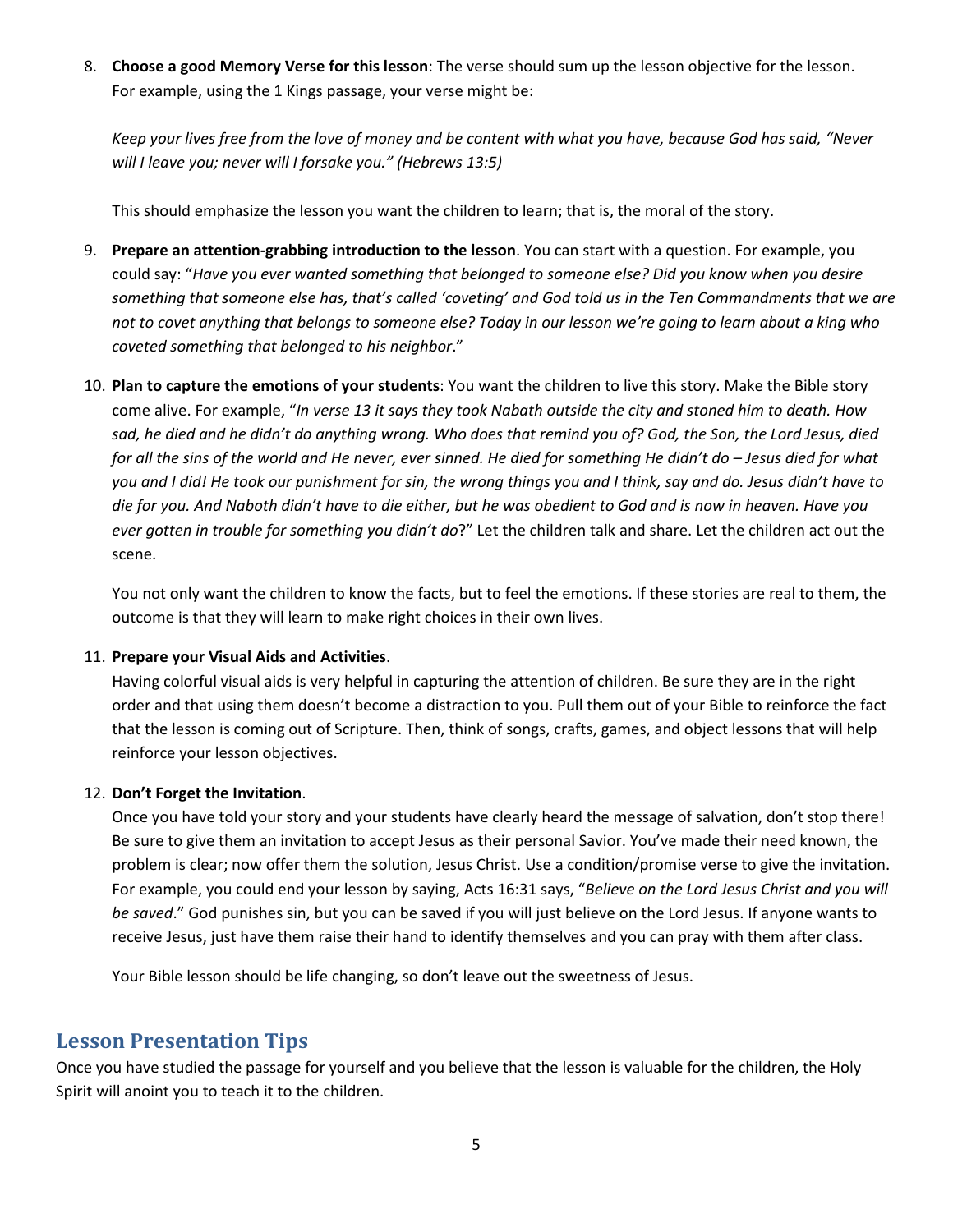When you teach the lesson, teach it accurately and with creativity. Be enthusiastic. Tell the story with as much fervor, excitement, and belief as you can, and let the Holy Spirit do His job. Make sure the children know the Word of God is your source.

Don't get too caught up in trying to cover everything you've got planned. Remember that your goal is not to cover your agenda, but to get the living Word of God into the children's hearts so that the Holy Spirit can create change in their lives. So, leave your teacher's manual at home and while you are teaching, hold your Bible with reverence.

# **Be Accurate**

We are responsible to teach truth – interestingly – but accurately. You can project feelings, but don't fabricate or add inaccuracies to make it more interesting. Kids love fantasy, but the Bible is not fantasy; the Word of God is the truth.

# **Do's and Don'ts**

The following are some *Do's* and *Don'ts* for presenting your lesson:

# *Presentation***:**

- Make eye contact with the children. Don't look at your notes.
- Organize your visual aids. Pull them out of your Bible; it reinforces the fact that the lesson is coming out of Scripture. But be sure they're in the correct order!
- Make sure the children can easily see the visual aids.
- Be sure your appearance (jewelry, glasses, etc.) isn't a distraction.
- Be confident.
- Use your voice, facial expressions, and physical gestures to be expressive. Pauses are very powerful, too. Use your personality. Have a variety of pitches to use for people in the story. Shout, talk slow or fast, make your voice march.
- Create visual or mental images. Word pictures are very effective.
- Make you words clear. For example say, "Balm" of Gilead, not "bomb."
- Don't talk "Christianese;" look up definitions of terms. Use the appropriate vocabulary for your students so they can understand what you are teaching them.
- Don't tell the story too quickly. Slowing down can make a great emphasis.

# **Introduction:**

- Set the mood, or atmosphere, for the lesson.
- Start with an attention grabber or object lesson to make the story relevant to the kids. Make the story live from the first line. Get into action.
- Bring the author to life  $-$  tell something about who he was.
- Get the kids excited about your teaching the lesson; make them look forward to it.

# **The Body:**

- Get the facts straight, but don't worry if you leave something out. Just don't put anything in that is not in the story.
- Be expressive. Try to put yourself in the place of the Bible characters. Make them real (hungry, tired, etc.) to the children.
- Be descriptive. Try to get a real sense of what actually happened. Be enthusiastic if you are not, the children won't be either!
- Act out the different characters. Do a dialog using different voices for each person in the story.
- Involve some of the other senses. For example, if you are teaching about Palm Sunday, bring in some palm branches to wave around.
- Be sensitive to the children's emotional level. If there is a morally sensitive issue in the text, ask yourself if the children will come to know the Lord Jesus better by including it. For example, if you are teaching very young children, you do not need to mention that someone was killed for being disobedient. You can tell them he was